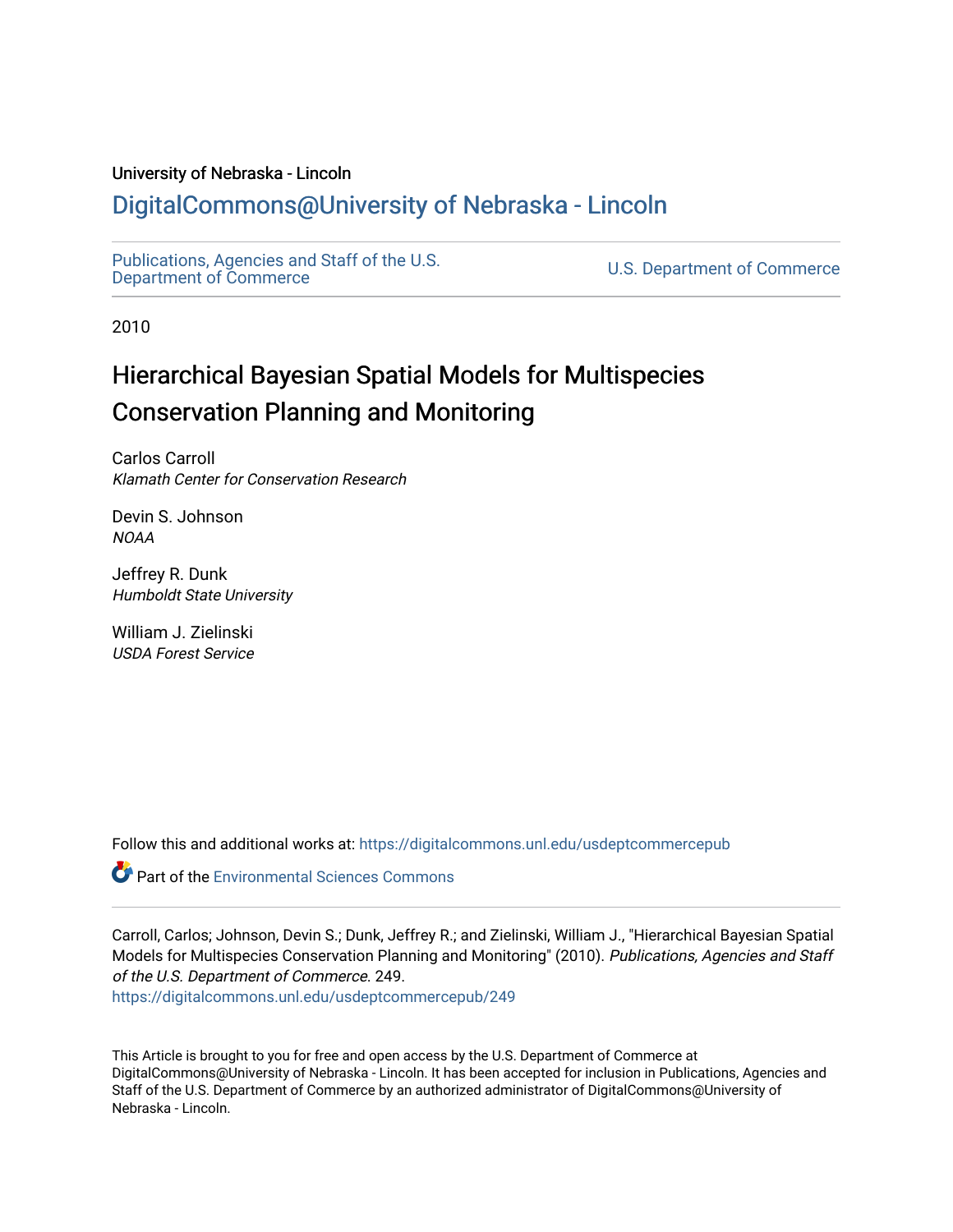# **Hierarchical Bayesian Spatial Models for Multispecies Conservation Planning and Monitoring**

CARLOS CARROLL,<sup>∗</sup> DEVIN S. JOHNSON,† JEFFREY R. DUNK,‡§ AND WILLIAM J. ZIELINSKI§

<sup>∗</sup>Klamath Center for Conservation Research, Orleans, CA 95556, U.S.A., email carlos@klamathconservation.org †National Marine Mammal Laboratory, Alaska Fisheries Science Center, NOAA, 7600 Sand Point Way N.E., F/AKC3, Seattle, WA 98115, U.S.A.

‡Department of Environmental and Natural Resource Sciences, Humboldt State University, Arcata, California 95521, U.S.A. §Redwood Sciences Laboratory, Pacific Southwest Research Station, USDA Forest Service, 1700 Bayview Drive, Arcata, California 95521, U.S.A.

**Abstract:** *Biologists who develop and apply habitat models are often familiar with the statistical challenges posed by their data's spatial structure but are unsure of whether the use of complex spatial models will increase the utility of model results in planning*. *We compared the relative performance of nonspatial and hierarchical Bayesian spatial models for three vertebrate and invertebrate taxa of conservation concern (Church's sideband snails [*Monadenia churchi*], red tree voles [*Arborimus longicaudus*], and Pacific fishers [*Martes pennanti pacifica*]) that provide examples of a range of distributional extents and dispersal abilities*. *We used presence–absence data derived from regional monitoring programs to develop models with both landscape and site-level environmental covariates*. *We used Markov chain Monte Carlo algorithms and a conditional autoregressive or intrinsic conditional autoregressive model framework to fit spatial models*. *The fit of Bayesian spatial models was between 35 and 55% better than the fit of nonspatial analogue models*. *Bayesian spatial models outperformed analogous models developed with maximum entropy (Maxent) methods*. *Although the best spatial and nonspatial models included similar environmental variables*, *spatial models provided estimates of residual spatial effects that suggested how ecological processes might structure distribution patterns*. *Spatial models built from presence–absence data improved fit most for localized endemic species with ranges constrained by poorly known biogeographic factors and for widely distributed species suspected to be strongly affected by unmeasured environmental variables or population processes*. *By treating spatial effects as a variable of interest rather than a nuisance*, *hierarchical Bayesian spatial models*, *especially when they are based on a common broad-scale spatial lattice (here the national Forest Inventory and Analysis grid of 24 km<sup>2</sup> hexagons)*, *can increase the relevance of habitat models to multispecies conservation planning*.

**Keywords:** conditional autoregressive, focal species, hierarchical Bayesian model, *Martes pennanti*, Northwest Forest Plan, spatial autocorrelation, spatial autoregressive model, spatial dependence, species distribution model

Modelos Espaciales Bayesianos Jerárquicos para la Planificación y Monitoreo de la Conservación de Múltiples Especies

**Resumen:** Los biólogos que desarrollan y aplican modelos de hábitat a menudo están familiarizados *con los retos estad´ısticos planteados por la estructura espacial de sus datos pero no estan seguros s ´ ´ı el uso de modelos espaciales complejos incrementara la utilidad de los resultados del modelo para la planifi- ´ cacion´* .*Comparamos el funcionamiento relativo de modelos no espaciales y espaciales Bayesianos jerarquicos ´ para 3 taxa de vertebrados e invertebrados de inter´es para la conservacion (caracoles [ ´* Monadenia churchi*], campanol rojo [ ˜* Arborimus longicaudus*], marta pescadora [*Martes pennanti pacifica*]) que proporcionan*

*Paper submitted August 27, 2009; revised manuscript accepted February 23, 2010.*

This article is a U.S. government work, and is not subject to copyright in the United States.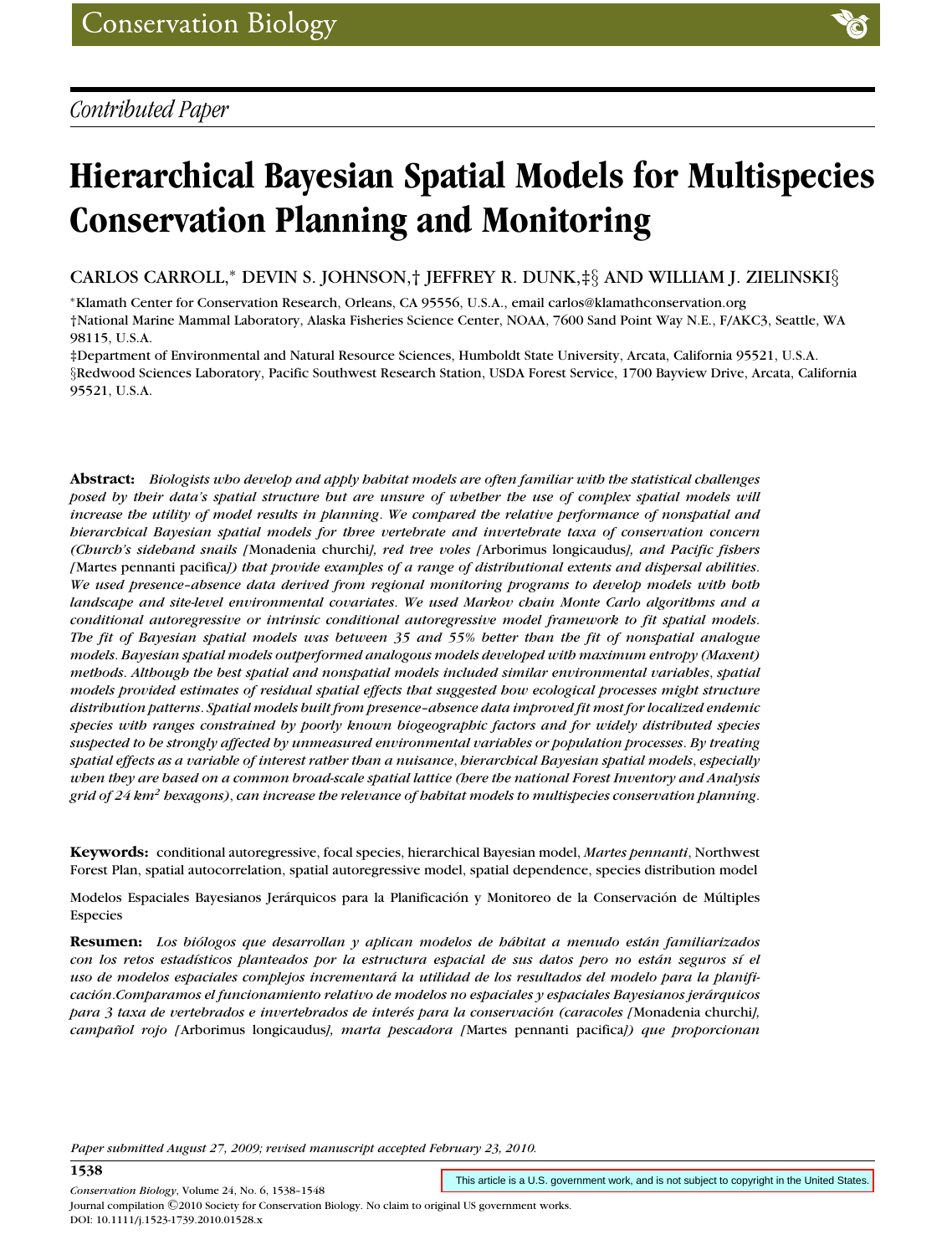*ejemplos de un rango de extensiones distributivas y habilidades disperoras*. *Utilizamos datos de presenciaausencia derivados de programas de monitoreos regionales para desarrollar modelos con covariables ambientales a nivel de paisaje y de sitio*. *Utilizamos algoritmos Monte Carlo cadena de Markov y un marco de modelo autoregresivo condicional o condicional intr´ınseco para ajustar los modelos espaciales*. *El ajuste de los modelos espaciales bayesianos fue entre 35% y 55% mejor que el ajuste de modelos analogos no espaciales ´* . *Los modelos espaciales Bayesiamos funcionaron mejor que modelos analogos desarrollados con m ´ ´etodos de entrop´ıa maxima (Entmax) ´* . *Aunque los mejores modelos espaciales y no espaciales incluyeron variables ambientales similares*, *los modelos espaciales proporcionaron estimaciones de los efectos espaciales residuales que sugirieron como los procesos ecol ´ ogicos pueden estructurar los patrones de distribuci ´ on´* . *Los modelos* espaciales construidos con datos de presencia-ausencia mejoraron el ajuste para la mayoría de las espcies *end´emicas con rangos de distribucion constre ´ nidos por factores biogeogr ˜ aficos poco conocidos y para especies ´ ampliamente distribuidas que se sospecha son afectadas fuertemente por variables ambientales no medidas o por procesos poblacionales*. *Al tratar los efectos espaciales como una variable de inter´es y no como una molestia*, *los modelos espaciales Bayesianos jerarquicos ´* , *especialmente cuando se basan en un entramado espacial de escala comun (aqu ´ ´ı hexagonos de 24 km ´ <sup>2</sup> del Inventario y Analisis Forestal nacional) ´* , *pueden incementar la relevancia de los modelos de habitat para la planificaci ´ on de la conservaci ´ on de m ´ ultiples ´ especies*.

**Palabras Clave:** autocorrelacion espacial, autoregresivo condicional, dependencia espacial, especie focal, ´ *Martes pennanti*, modelo autoregresivo espacial, modelo bayesiano jerárquico, modelo de distribución de especies, Plan Forestal Noroccidental

#### **Introduction**

Conservation planning and wildlife management increasingly draw on models of habitat relations derived from regional surveys of species occurrence to further understanding of a species' ecology and the factors limiting its distribution. Information from such models can also facilitate protection and enhancement of habitat, predict distribution in unsurveyed areas, and help evaluate suitability of currently unoccupied areas for reintroduction. Nevertheless, commonly used statistical techniques such as logistic regression may be poorly suited for developing geographically extensive distribution models due to their inadequate treatment of autocorrelation and other spatial aspects of the data (Dormann et al. 2007).

Spatial autocorrelation is a pervasive characteristic of data on species distributions because spatial autocorrelation of environmental factors and biological processes frequently results in aggregated distributions of individuals (Clark 2007). Spatial structure linked to environmental factors has been termed exogenous, induced, or extrinsic spatial effects. In contrast, endogenous, inherent, or intrinsic spatial effects arise from population processes such as dispersal and territoriality (Lichstein et al. 2002; Wintle & Bardos 2006). Spatially autocorrelated data violate the assumption of independence in standard statistical tests, which can lead to inclusion of variables with spuriously significant parameters (Dormann et al. 2007). This reduces the interpretability of model structure and parameters and limits prediction accuracy when models are extrapolated to new regions or novel conditions, such as future climates. Rather than pursue spatial independence in survey data (e.g., through spatially dispersed measurements), it may be more effective to

use alternative statistical methods that can partition the spatial component from the hypothesized environmental effects. This can increase the generality of the habitat relations described in the model and providing insights concerning the biological processes creating spatial dependence and the scales at which they operate (Bolker et al. 2009).

Faunal distribution models are commonly based on a form of generalized linear model (GLM) (Bolker et al. 2009). For example, logistic regression models a binary response (e.g., presence-absence) by means of a GLM with the logit link. Diverse approaches have been used to extend this approach to account for spatial autocorrelation. One group of methods incorporates spatial effects as additional covariates within the model (Beale et al. 2010). For example, trend-surface variables may be derived from geographic coordinates to model spatially extensive trends not explained by environment (Haining 2003). Simple autoregressive methods estimate spatial effect through an additional covariate on the basis of smoothed, observed occurrence values at neighboring sites within a spatial neighborhood (Beale et al. 2010). Because such models first estimate the spatial effect and then the environmental effects, spatial structure in the response data tends to be attributed to the spatial autocovariate and may thus underestimate the effect of environmental variables (Dormann 2007*a*). Beale et al. (2010) found that methods that model space as an additional covariate generally have poorer fit than those that model space in the error or random-effect term.

Hierarchical Bayesian autoregressive models take the approach of modeling space in the error term. These models simultaneously produce estimates of environmental variables and spatial random effects, which allows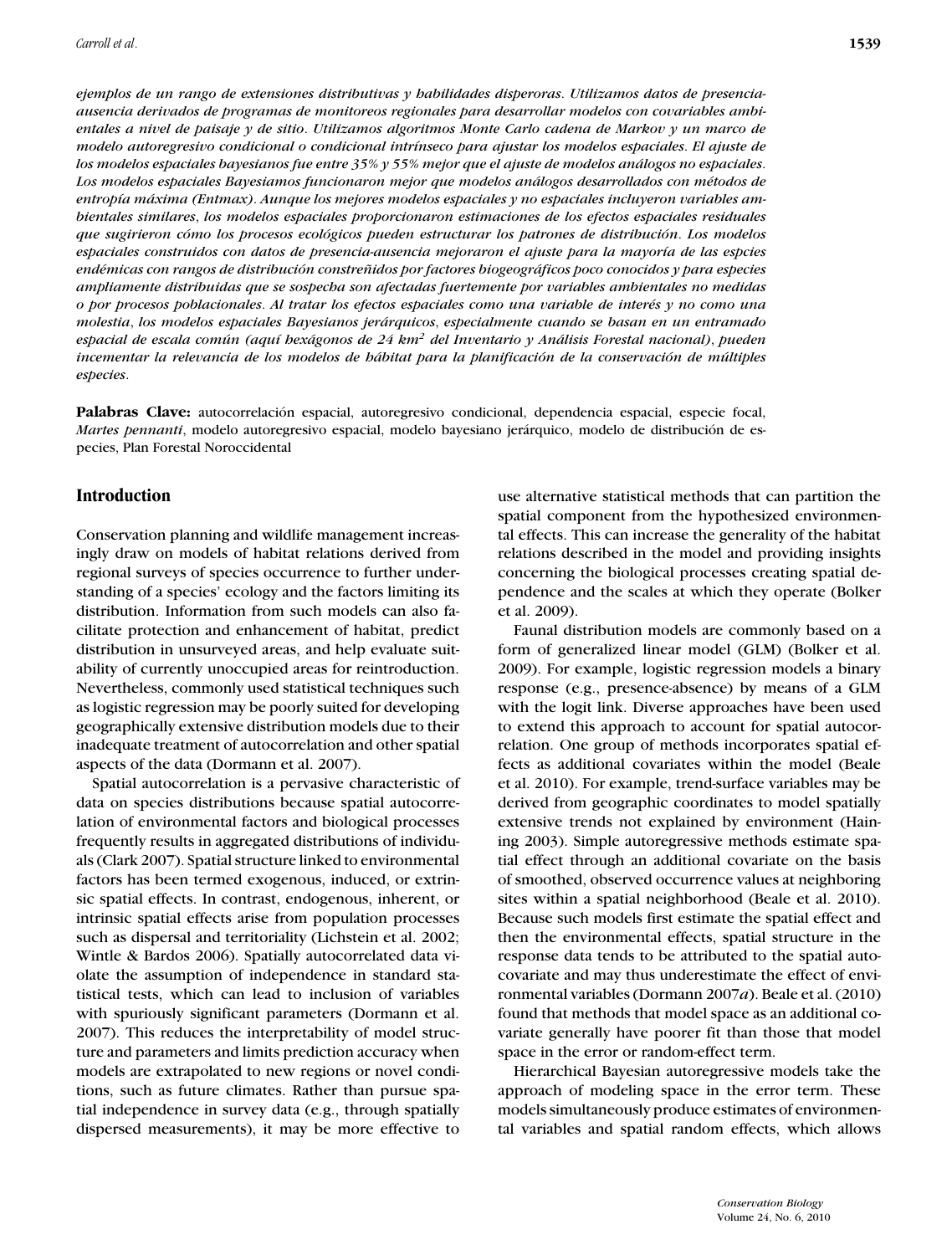the data themselves to determine the best placement of spatial effects. This approach also allows better estimation where response data are missing than is possible with simple autoregressive methods (Gelman et al. 2004; Latimer et al. 2006). Hierarchical spatial autoregressive models, although usually intractable with standard statistical software, can be fit with Markov chain Monte Carlo (MCMC) techniques (Spiegelhalter et al. 2003). Non-Bayesian methods exist for the methods we considered but have not been widely tested (Bolker et al. 2009).

Bayesian spatial and nonspatial models built with artificial data sets (Wintle & Bardos 2006; Dormann et al. 2007; Beale et al. 2010) or plant survey data (Latimer et al. 2006, 2009) have been compared previously. We (1) further developed and applied such techniques to a set of multispecies faunal survey data typical of regional planning efforts, (2) evaluated whether the use of spatial models alters model selection and prediction, (3) explored the contrasts between models using extensive covariates derived from geographic information systems (GIS) and those using covariates measured in sparsely distributed plots, and (4) developed and contrasted examples of models for vertebrate and invertebrate taxa with a range of dispersal abilities and territory sizes to assess whether the utility of spatial models varies across spatial scales.

#### **Methods**

#### **Survey Data**

We created and compared models for one invertebrate and two vertebrate species of conservation concern (Carroll et al. 1999; Dunk et al. 2004; Dunk & Hawley 2009). Area-limited vertebrates with specialized resource requirements, such as the fisher (*Martes pennanti pacifica*), are a common focus of regional conservation planning and monitoring programs that collect extensive data on a particular species' occurrence (Carroll et al. 1999; Davis et al. 2007). Less commonly, monitoring focuses on a wider range of localized or poorly known taxa (Molina et al. 2006). Survey data were collected under the U.S. Northwest Forest Plan's Survey and Manage program (Molina et al. 2006) for two of the three species: Church's sideband snail (*Monadenia churchi*), which is an endemic mollusk, and the red tree vole (*Arborimus longicaudus*), which is a mammal with more extensive geographic range than the snail but with a similarly limited territory size and dispersal capability (Dunk et al. 2004; Dunk & Hawley 2009). The three species (Fig. 1) span several orders of magnitude of maximum dispersal distance  $\left($  < 100 m for the snail to >30 km for the fisher) and home range size (Dunk et al. 2004; Carroll et al. 1999).



*Figure 1. Three species found in montane forests of the Pacific Northwest and Sierra Nevada of the United States whose distributions are analyzed in this study (clockwise from left): Pacific fisher (*Martes pennanti pacifica*)*, *Church's sideband snail (*Monadenia churchi*)*, *and red tree vole (*Arborimus longicaudus*)*. *Photo credits: Rebecca Green*, *Jeffrey Dunk*, *and Bert Gildart*, *respectively*.

We obtained distributional data for the fisher, vole, and snail from previously conducted systematic presence–absence surveys (Dunk et al. 2004; Davis et al. 2007; Dunk & Hawley 2009). Survey locations in those studies were based on the sampling scheme of the national Forest Inventory and Analysis (FIA) or Continuous Vegetation Survey (CVS) grid (Bechtold & Patterson 2005). For the fisher, we also obtained additional data from previous nonsystematic surveys on private lands. The FIA program regularly collects standardized vegetation data at one 1-ha plot within each hexagon of a grid that has been delineated across the United States (see Fig. 3 for an example of plot distribution). The current (after 2001) FIA sampling grid contains hexagons of approximately  $24 \text{ km}^2$  (Bechtold & Patterson 2005).

For species such as the vole and snail modeled relative to plot- or site-level covariates, we used surveys performed at FIA/CVS plots to allow access to vegetation data collected previously by the FIA program at these sampled locations and at other FIA/CVS sites to which we then could extrapolate the species distribution model. For species such as the fisher whose distribution was modeled as a function of covariates measured across the landscape, the FIA hexagonal grid provided a spatial lattice that facilitated parameterization of spatial neighborhood effects, reduced problems with uneven sampling intensity or survey effort, and reduced the number of sample units (to  $<$ 10,000) so that spatial modeling at regional extents was computationally feasible. The size of FIA hexagons is biologically relevant to territory size for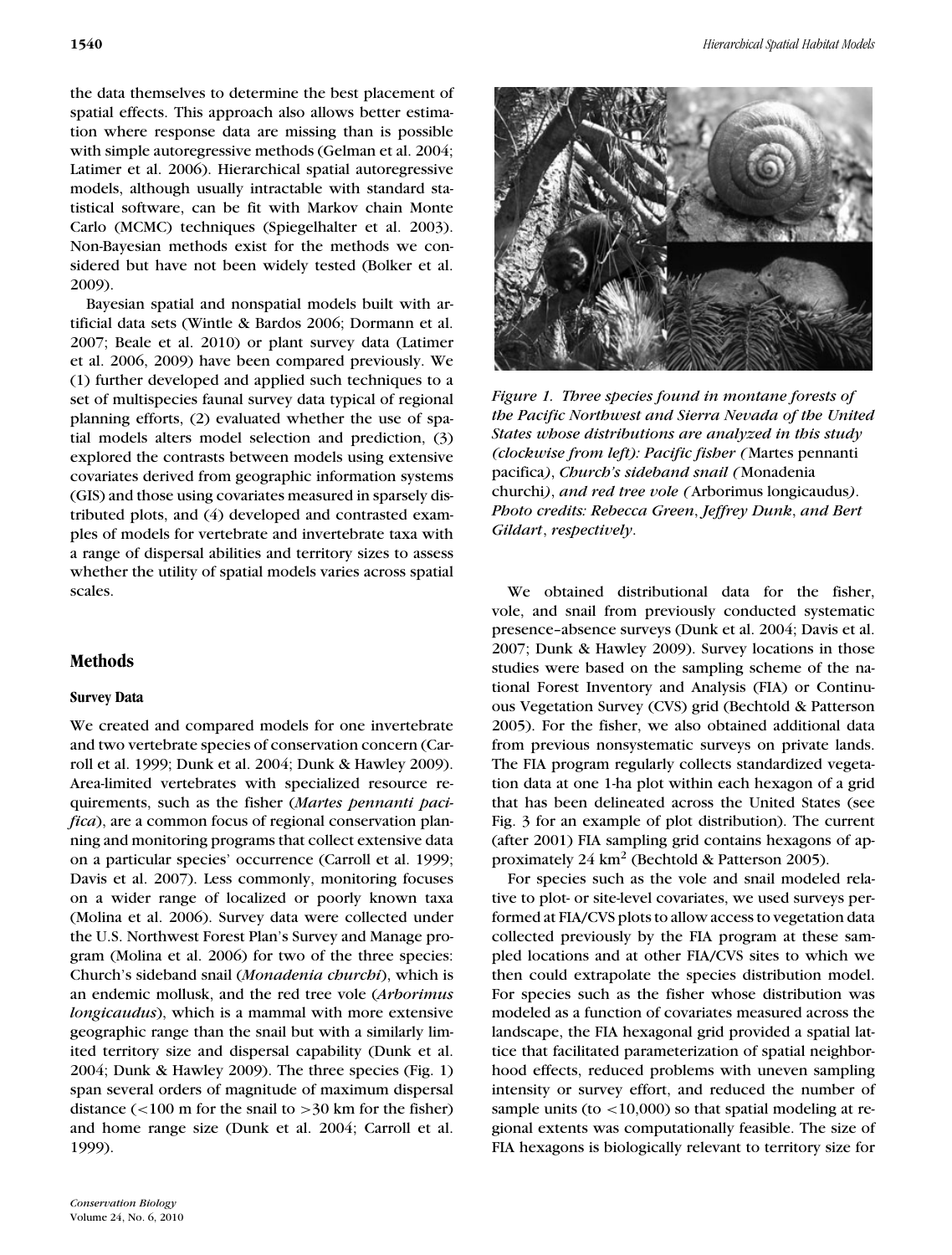the fisher  $(10-30 \text{ km}^2)$  and the landscape extent with highest predictive power in previous analyses (Carroll et al. 1999). Although our surveys conformed to standard protocols designed to reduce the probability of false absence records, we did not have access to detection histories from repeated surveys, either because sites had been visited only once or data had been aggregated into a single presence–absence record per site. Therefore, we did not consider how detectability, as distinct from occurrence probability, varied across space and among species (Webster et al. 2008). Further description of survey data and protocols is given in Supporting Information.

#### **Autoregressive Modeling**

We applied two forms of spatial autoregressive models, depending on the spatial extent and resolution of the environmental covariates most relevant to the particular species. Our landscape- and site-level models thus differed in both their model structure and environmental covariates. We used landscape-level models to analyze the relationship between the fisher and environmental variables derived in a GIS. Distribution models for such wide-ranging species typically have the highest predictive power at or above the scale of the animal's territory (Carroll et al. 1999). Model predictions at this scale are also relevant to regional conservation planning efforts because they predict distribution seamlessly across the entire landscape.

We adapted the modeling framework of Latimer et al. (2006; their model 2). We overlaid a regular lattice of cells (the FIA hexagons) on the study area and considered each cell a sample unit that might contain a number of survey locations. In our model,  $y_i$ , the presence-absence at site *i*, was distributed as a binomial variable with probability  $p_i = \exp{\{\eta_i\}}/(1 + \exp{\{\eta_i\}})$ , where  $\eta_i = \beta_0 + \beta_0$  $\beta_1 x_{1i} + \cdots + \beta_p x_{pi} + \rho_i$ . The variables  $x_{1i}, \ldots, x_{pi}$  were site-specific environmental covariates, and the  $\rho_i$  were random effects that were jointly distributed as a Gaussian CAR (conditional autoregressive) spatial model. The CAR model was defined by the conditional normal distributions  $\rho_i | \rho_{-i} \sim N(\mu_i, \sigma_i^2)$ , where  $\rho_{-i}$  (spatial random effect) is the vector of all ρ except the one for the *i*th site:

$$
\mu_i = \frac{\Phi}{n_i} \sum_{j \in N_i} \rho_j
$$
 and  $\sigma_i^2 = \frac{1}{\tau^2 n_i}$ ,

 $n_i$  is the number of cells in the neighborhood,  $N_i$  of the *i*th cell, and τ represents the precision (inverse variance) parameter.

The weight specification  $1/n_i$  in  $\mu_i$  and  $\sigma_i^2$  is termed row standardized weighting (RSW) (see Supporting Information for the code used to produce weight matrix). The φ parameter dictates the amount of spatial correlation between spatial effects and lies in the interval [0, 1) for positive association. Typically values reside very near 1. This observation motivated development of the intrinsic CAR (ICAR) model, a form of the CAR model in which  $\phi = 1$  (Banerjee et al. 2004). Although the ICAR conditional distributions do not specify a proper joint distribution (i.e., integrate to 1) for the  $\rho$  vector, the parameter and prediction posterior distributions are proper (Banerjee et al. 2004). We compared ICAR models with first-order (a cell and its six immediate neighbors), second-order, and third-order neighborhoods.

Because models constructed with only landscape-level variables generally have poor fit and predictive power for localized low-vagility species, models for such species typically are constructed with site-level environmental variables (e.g., variables measured over a 1-ha FIA plot). We followed the framework of previous non-Bayesian habitat modeling for the vole and snail by building models from site-level environmental variables augmented with relevant spatially extensive (e.g., climate) covariates (Dunk et al. 2004; Dunk & Hawley 2009). We analyzed these data with CAR models. Although in a strict sense, CAR and ICAR models are applied most appropriately to seamless lattices of cells, we applied the CAR framework to model site-level responses that resemble the point data typically analyzed with geostatistical models. A CAR model can closely approximate continuous geostatistical processes and is much more computationally efficient than a geostatistical model (Rue & Held 2005; Webster et al. 2008; Ibánez et al. 2009), although recent development of "spatial predictive process" models may increase the computational feasibility of nonlattice-based approaches for large data sets (Finley et al. 2007; Latimer et al. 2009).

When environmental variables are measured at the level of sites, and sampled sites are sparse or unevenly distributed, distance between a site and its nearest neighbors may vary widely. This suggests that site-level data, in contrast to survey data summarized over larger sample units or cells, would benefit from the greater flexibility of a CAR model in which weights can vary with distance (Cressie 1993). We used CAR models with RSW, however, which approximates the weight structure of ICAR by assigning equal weights to all neighbors. In exploratory analyses of our data, RSW offered better model fit compared with more complex distance weighting schemes. Different weighting schemes can be implemented and compared with the code provided in Supporting Information. We specified the neighborhoods *Ni* for the site-level data by defining a radius threshold of 6, 8, 14, 20, and 30 km centered around the *i*th site. We considered all the other sites within these radius neighbors of the *i*th site. The sampling design based on FIA plots separated by 5–6 km did not allow us to assess smaller spatial neighborhoods.

We used the program WinBUGS (version 1.4.3; Spiegelhalter et al. 2003) to fit ICAR models and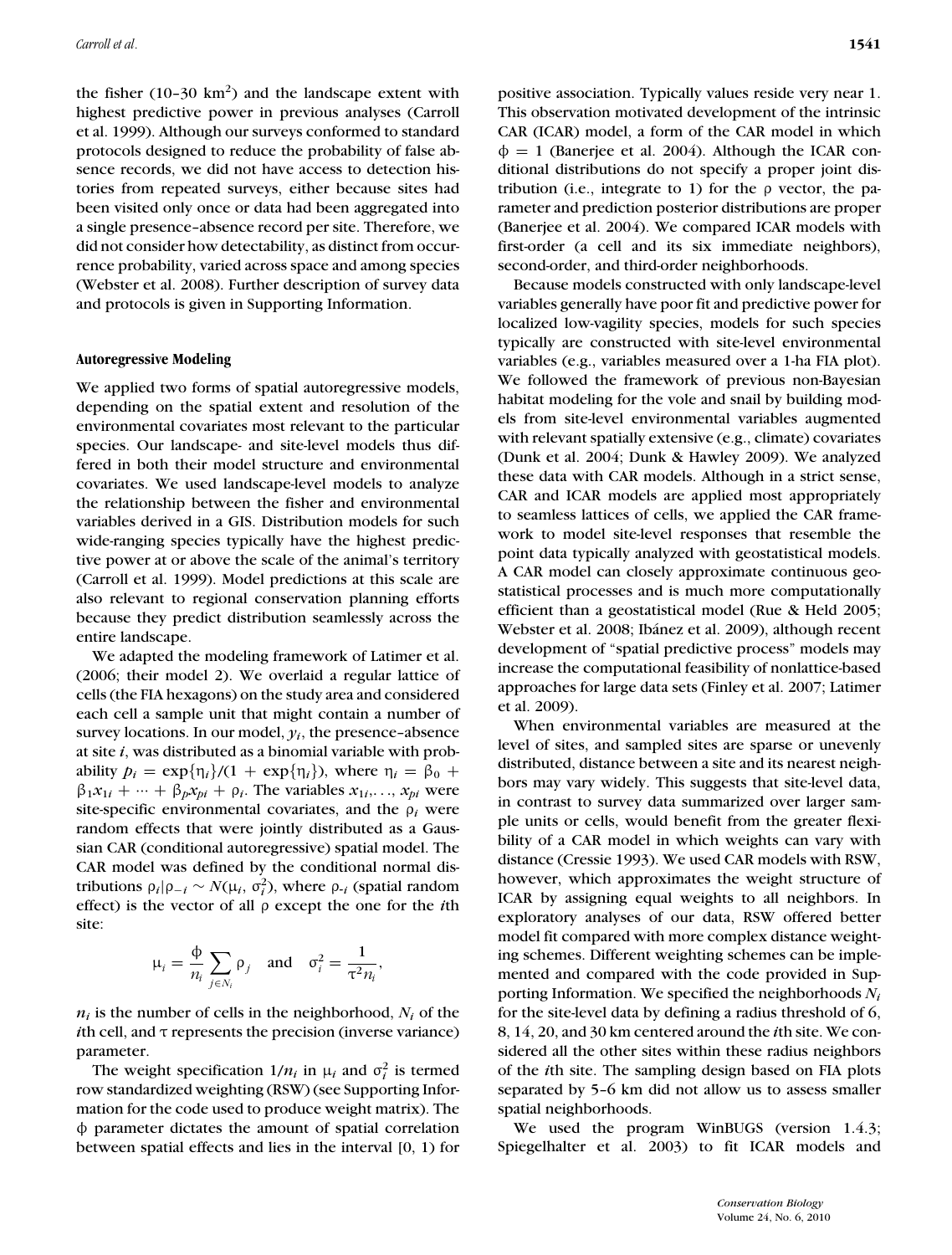their nonspatial generalized linear model analogues (see Supporting Information for BUGS code). We used Open-BUGS (version 3.0.3; Thomas et al. 2008) to fit CAR models and their nonspatial generalized linear model analogues. Both WinBUGS and OpenBUGS simulations used three MCMC chains, each with a burn-in period of 10,000 iterations followed by 40,000 iterations for estimation. We evaluated convergence with the Brooks-Gelman-Rubin statistic (Spiegelhalter et al. 2003). We assumed no preexisting knowledge of model parameters and thus specified the least informative priors that allowed model convergence (Supporting Information). To facilitate convergence of model estimates, we standardized variables by subtracting the mean and then dividing the mean by 2 SD (Gelman 2008).

#### **Descriptions of Candidate Models by Species**

We evaluated, through comparison with previously published results, whether the use of spatial models altered model selection and prediction. Therefore, rather than explore the set of all possible candidate models, we developed a set of models for each species on the basis of the best model identified in the publications from which the data set was drawn. We compared this model with alternate candidate models that we varied by assigning either linear or quadratic terms to each variable or dropping one or more variables. We thus evaluated whether addition of spatial random effects reduced the structure of the environmental component of the best model. We evaluated interaction terms only if they were present in the published best model. This resulted in 13–15 candidate models per species, depending on the number of variables in the published model (Supporting Information). We identified the best spatial models with a two-step process. First, we identified the best spatial neighborhood size (scale) by comparing mean squared predictive error (MSPE; see below) of the full model for a species across a range of scales. Second, we identified the best of the candidate models at the best scale.

For the snail, we developed 15 candidate models from the best model of Dunk et al. (2004), which included four covariates: mean diameter breast height (dbh) of conifers, percent canopy cover of hardwoods, coefficient of variation (cv) of December and July precipitation, and an index of moisture stress that related summer temperature and mean annual precipitation. For the vole, we developed 14 candidate models from the best model of Dunk and Hawley (2009), which included four independent variables: percent slope, basal area of trees with dbh between 45 and 90 cm, maximum tree dbh, and the standard deviation (SD) of conifer dbh. For the fisher, we built the candidate set of 13 models with seven variables identified in previous generalized linear or generalized additive habitat models (Carroll et al. 1999; Carroll et al. 2001; Davis et al. 2007): tree canopy closure, tree

size class, annual snowfall, annual precipitation, terrain ruggedness, summer tasseled-cap greenness, which is a metric of primary productivity derived from satellite imagery, and a rating of fisher habitat quality derived from the California Wildlife Habitat Relationships system.

We did not consider spatial trend-surface variables (functions of the  $x$  and  $y$  coordinates) included in published models (Dunk et al. 2004; Dunk & Hawley 2009) because they would duplicate trends modeled within the spatial random-effect term. Our nonspatial analogue models, which lacked both trend surfaces and spatial random effects, should thus be seen as "naïve" versions of published nonspatial models for these species. To better compare the performance of the CAR models with the most commonly used alternative methods for analyzing species' distributional data, we also developed distribution models for the three species with Maxent (Phillips et al. 2006; Phillips & Dudik 2008). Maxent estimates probability distributions that are close to maximum entropy or uniform given constraints derived from the presence data and functions of the environmental variables (Phillips & Dudik 2008). Maxent performs well in comparison with 15 alternate methods on a wide variety of taxa in diverse regions (Elith et al. 2006). Although Maxent typically is applied to presence-only data, it can be applied to presence–absence data, as we did here, by basing the set of available habitat on the total set of sampled locations (Phillips et al. 2009). We used the default Maxent setting, which allows flexible response forms such as thresholds and hinge effects (Phillips & Dudik 2008). As with the GLM and CAR models, however, we evaluated in the Maxent analysis only those interaction effects present in published models. We also summarized results from previous studies of the three species with generalized additive models (GAM) that contained spatial covariates in the form of trend surfaces (Dunk et al. 2004; Dunk and Hawley 2009) or a simple autoregressive term (Davis et al. 2007).

#### **Comparison of Models**

We fitted candidate models and ranked competing models by their MSPE (Gelfand & Ghosh 1998). Although deviance information criterion (DIC), a metric that identifies parsimonious models via a penalty term derived from the number of model parameters, is the most common model diagnostic used to evaluate fit of Bayesian models, its utility depends on the accuracy of its estimation of the effective number of parameters in the model  $(p_D)$  (Spiegelhalter et al. 2002; Gelman et al. 2004). In cases in which DIC's normality assumptions are violated,  $p<sub>D</sub>$  may be estimated as negative; thus, the DICbased model ranking is biased. In contrast, MSPE lacks such assumptions. The MSPE evaluates a model on the basis of its ability to accurately produce replicated data similar to the data that were observed (Gelman et al.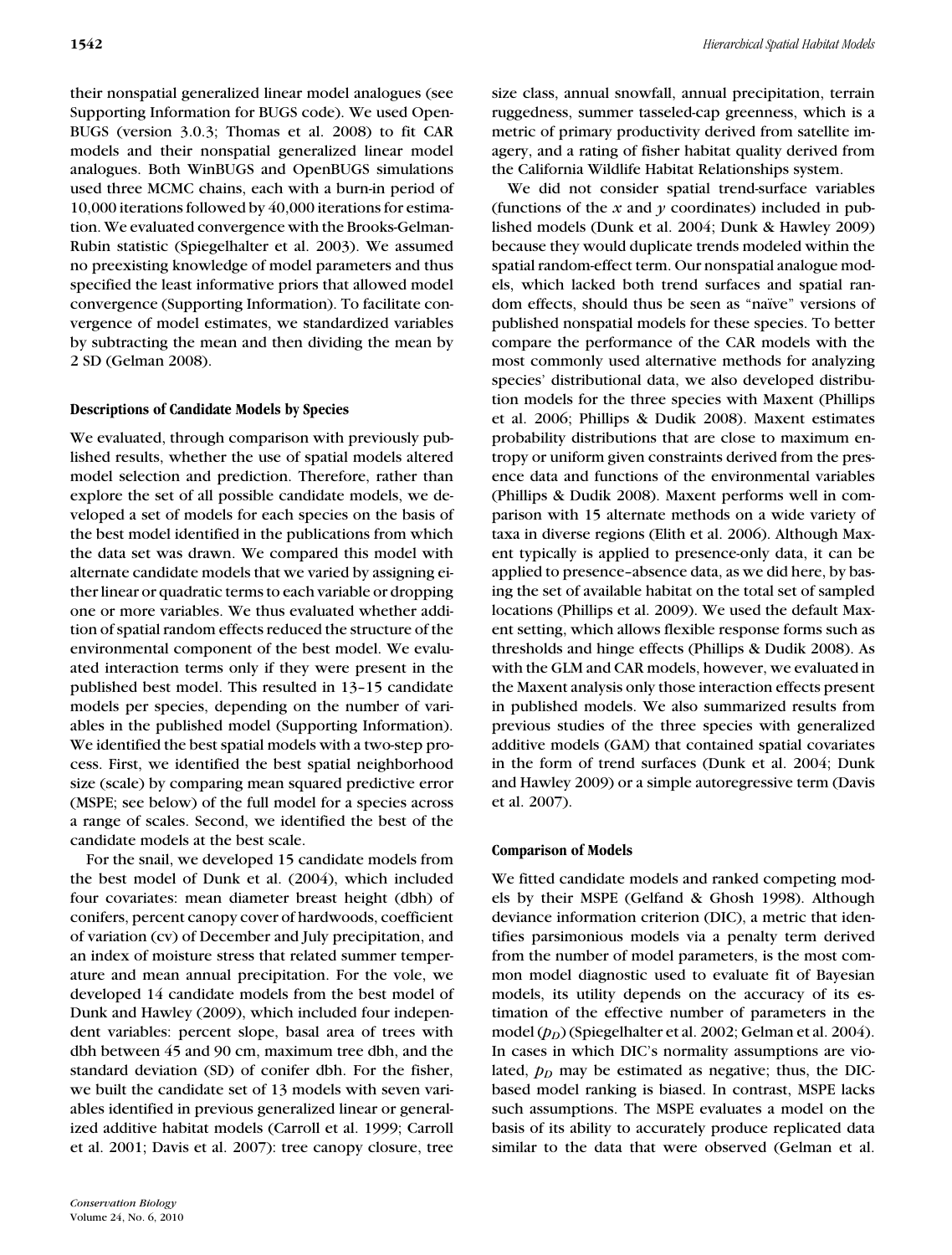2004). Because more-complex models tend to produce replicated data slightly more accurately, MSPE tends to choose slightly more complex models than does DIC and alternate, closely competing models are less differentiated. Unlike DIC, MSPE does not explicitly penalize an increasing number of model parameters. Nevertheless, as model complexity becomes too great, the variability in the replicated data becomes considerable which, in turn, raises MSPE and reduces model rank. Thus MSPE and DICbased model rankings are often similar (Carroll & Johnson 2008).

Diagnostic metrics also have been developed for Bayesian models, and they are based on comparisons of observed responses with simulations of predicted responses (Gelman et al. 2004). We used the posterior predictive *p* value to evaluate the probability that the observed and the predicted data were drawn from the same distribution (Gelman et al. 2004). Similarly, we produced a percent correct classification metric that we based on the proportion of simulated responses matching observed responses. We evaluated the difference between spatial and nonspatial models with Spearman rank correlation between predictions from the best spatial model and its nonspatial analogue  $(corr<sub>S</sub>)$  and the percent reduction in MSPE from nonspatial to spatial models.

For spatial, nonspatial, and Maxent models, we evaluated the AUC (area under the receiver–operating curve), a threshold-independent metric used to evaluate a model's discriminatory ability (Swets 1988). The AUC ranges between 0.5 (for a model with performance equal to random expectation) and 1.0 (for a model with perfect classification). To evaluate the potential for overfitting and the sensitivity of model results to subsetting of the input data, we used a cross-validation procedure that randomly withheld 10% of the samples and evaluated the ability of models developed from the remaining samples to predict the data that were withheld. We repeated cross-validation 10 times for the best model for each species and reported the mean of the resultant AUC values.

We compared general patterns in model results across species, including the size of the spatial neighborhood associated with the best model. We evaluated the statistical and ecological implications of differences among the species in correlation between predictions of spatial and nonspatial models. We evaluated the increase in fit of the model (proportional reduction in MSPE) between nonspatial and spatial models. For each species, we summarized the structure of the best spatial and nonspatial models. We described the spatial pattern of the randomeffect term. For the species modeled at the landscape level, we described the spatial pattern of predicted probability on the basis of environmental effects alone (without the ρ term). Evaluating predicted abundance without the ρ term allowed us to assess the effects of predicted species-environment relationships without the influence of unmeasured environmental variables.

#### **Results**

#### **General Patterns**

Across all species, models based on the smallest spatial neighborhoods generally fit best (Fig. 2). Models based on neighborhoods with an 8-km radius, the smallest evaluated at the landscape level, performed best for the fisher. Models based on neighborhoods with a 6-km radius, the smallest evaluated in the site-level models, fit best for the snail, whereas models with an 8-km neighborhood radius fit best for the vole (Fig. 2).

Spatial models had better fit than nonspatial models for all species (Table 1). The improvement in fit conferred by the spatial model, as measured by the percent reduction in MSPE from nonspatial to spatial models, was 35.3, 54.7, and 54.0 for the vole, the fisher, and the snail, respectively (Fig. 2, Table 1). The correlation between spatial and nonspatial model predictions generally paralleled the difference in fit between spatial and nonspatial models (Table 1). Percent correct classification improved from 70.4, 84.8, and 73.6% (nonspatial models) to 81.3, 91.8, and 88.3% (spatial models) for the vole, the fisher, and the snail, respectively.

For all species, for both the full data set and crossvalidation runs, AUC values for the spatial models were greater than AUC for the nonspatial or Maxent models (Table 1). Although posterior predictive *p* value for both spatial and nonspatial models for all species suggested that predicted and observed values were drawn for the same distribution (i.e., the model was not over-fit) (Table 1), contrast between AUC and CV AUC was greater for spatial than for nonspatial models. Thus, the improvement in AUC associated with use of spatial models was



*Figure 2. Improvement in model fit*, *as measured by percent reduction in the MSPE (mean square predictive error) diagnostic*, *of spatial models over their nonspatial analogues for three species*. *Curves are left-truncated at 6 km*, *the approximate mean distance between survey locations*.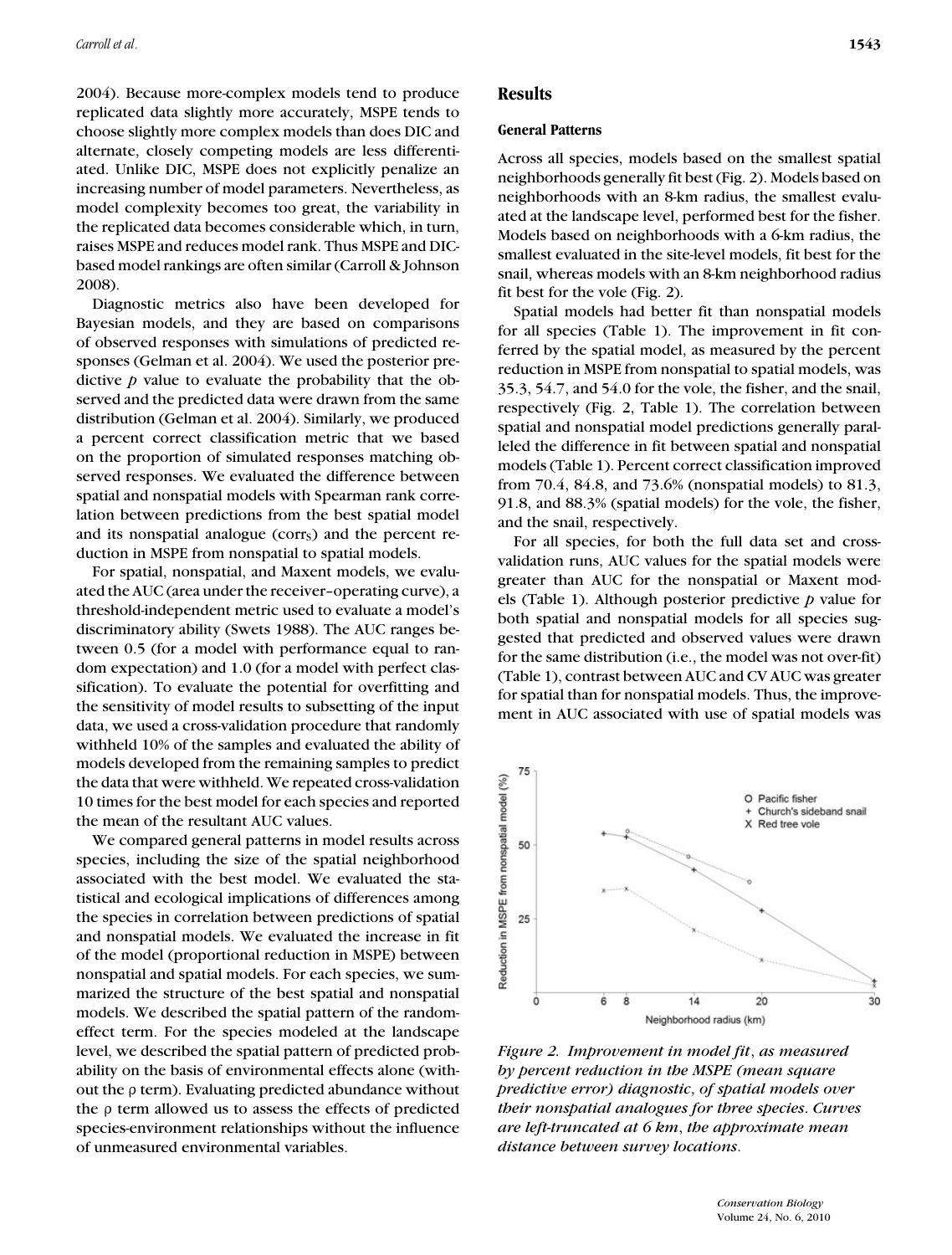| Table 1. Comparison across species of model performance and         |
|---------------------------------------------------------------------|
| difference between spatial and nonspatial models for red tree vole. |
| Pacific fisher, and Church's sideband snail. <sup><i>a</i></sup>    |

|                          | <i><b>Species</b></i> |                   |                               |
|--------------------------|-----------------------|-------------------|-------------------------------|
|                          | red<br>tree<br>vole   | Pacific<br>fisher | Church's<br>sideband<br>snail |
| Model performance        |                       |                   |                               |
| nonspatial GLM           |                       |                   |                               |
| <b>PCC</b>               | 0.704                 | 0.848             | 0.736                         |
| <b>PPPV</b>              | 0.432                 | 0.494             | 0.448                         |
| spatial CAR              |                       |                   |                               |
| <b>PCC</b>               | 0.813                 | 0.918             | 0.883                         |
| <b>PPPV</b>              | 0.529                 | 0.558             | 0.518                         |
| correlation              | 0.843                 | 0.596             | 0.528                         |
| <b>MSPE</b> reduction    | 35.26                 | 54.70             | 53.95                         |
| Comparison of AUC        |                       |                   |                               |
| among methods            |                       |                   |                               |
| nonspatial GLM           |                       |                   |                               |
| full                     | 0.814                 | 0.720             | 0.746                         |
| CV                       | 0.783                 | 0.724             | 0.690                         |
| spatial CAR              |                       |                   |                               |
| full                     | 0.985                 | 0.940             | 0.994                         |
| CV                       | 0.807                 | 0.851             | 0.863                         |
| maximum entropy (Maxent) |                       |                   |                               |
| full                     | 0.852                 | 0.769             | 0.832                         |
| CV                       | 0.783                 | 0.741             | 0.774                         |
| GAM with spatial term    |                       |                   |                               |
| full                     | $0.866^b$             | 0.96 <sup>c</sup> | $0.844^d$                     |
| CV                       | $0.798^b$             | 0.86 <sup>c</sup> | $0.795^d$                     |

*aThe difference between spatial and nonspatial models was evaluated with PCC (proportion correctly classified) and PPPV (posterior predictive p value) statistics, the Spearman rank correlation between predictions from the best spatial model and its nonspatial analogue, and the percent reduction in MSPE (mean squared predictive error) from nonspatial to spatial models. Model performance was also evaluated with the AUC (area under the receiver operating characteristic curve) metric for the full data set and for data withheld during 10 fold cross-validation for nonspatial GLM (generalized linear model), spatial CAR (conditional autorgressive model), and Maxent models and was compared with AUC reported in previous studies in which GAM (generalized additive model) with spatial components was used. Number of sampled sites or hexagons, n* = *365, 993, and 308 for red tree vole (*A. longicaudus*), Pacific fisher (*M. p. pacifica*), and Church's sideband snail (*M. churchi*), respectively. <sup>b</sup> Dunk and Hawley 2009*. *<sup>c</sup> Davis et al. 2007*. *<sup>d</sup> Dunk et al. 2004*.

less pronounced under the cross-validation runs than with the full data set. In Maxent models, AUC was intermediate between nonspatial and spatial models for all species under both full and cross-validation runs.

#### **Summary of Models**

For the snail, a model with linear terms for three of four variables (mean dbh of conifers, cv of December and July precipitation, and moisture stress) and a quadratic term for the remaining variable (percent canopy cover of hardwoods) was the best spatial model. A model with quadratic terms for three variables (mean dbh of conifers, percent canopy cover of hardwoods, moisture stress) and

a linear term for cv of December and July precipitation was the best nonspatial model (Supporting Information). For the vole, a model with quadratic terms for all four variables (percent slope, basal area of trees, maximum tree dbh, SD of conifer dbh) had the lowest MSPE among the candidate nonspatial models. The best spatial model was similar to the best nonspatial model except with a linear term on one variable (maximum tree dbh). For the fisher, the best spatial model contained linear terms for the variables tree canopy closure, greenness, and terrain ruggedness and a quadratic term for annual snowfall. The best nonspatial model was similar to the best spatial model, but it had a linear term for snowfall. Generally, spatial models and their nonspatial analogues had similar ranks (Supporting Information).

The broad-scale pattern of spatial random effects was relatively smooth (low rugosity) for the snail and the fisher (Figs. 3a & 4a). Nevertheless, spatial random effects were concentrated in a single population for the snail and in two disjunct populations for the fisher. Greater mesoscale variation in spatial random effects was evident for the vole (Fig. 3b). For the fisher, the environmental component from the selected model (without the spatial random effects) predicted high habitat quality for a large area in the northern Sierra Nevada (Fig. 4b).

#### **Discussion**

Biologists and managers who develop and apply habitat models are often familiar with the statistical challenges posed by their data's spatial structure, but are unsure whether more complex spatial models will increase the utility of model results in planning (Beale et al. 2010). We analyzed presence–absence data for three species with different dispersal abilities and home range sizes, using environmental variables measured at the level of both landscapes and sites. Thus, our conclusions may generalize across the spectrum of potential applications of spatial models of habitat for faunal species and should assist in deciding when to use spatial models, choosing the appropriate model structure, and interpreting model results.

Our results suggest that the computational time and effort required to develop spatial models is often worthwhile because spatial models fit observed data better than nonspatial models and allow greater insights than nonspatial models into the spatial processes producing autocorrelation in the data. For all species, for both the full data set and cross-validation runs, model performance as measured by the AUC value was greater for spatial CAR models than for nonspatial logistic regression or maximum entropy (Maxent) models. Nevertheless, differences between model performance under full and cross-validation runs were greater for spatial than for nonspatial models, which suggests that results of spatial models may be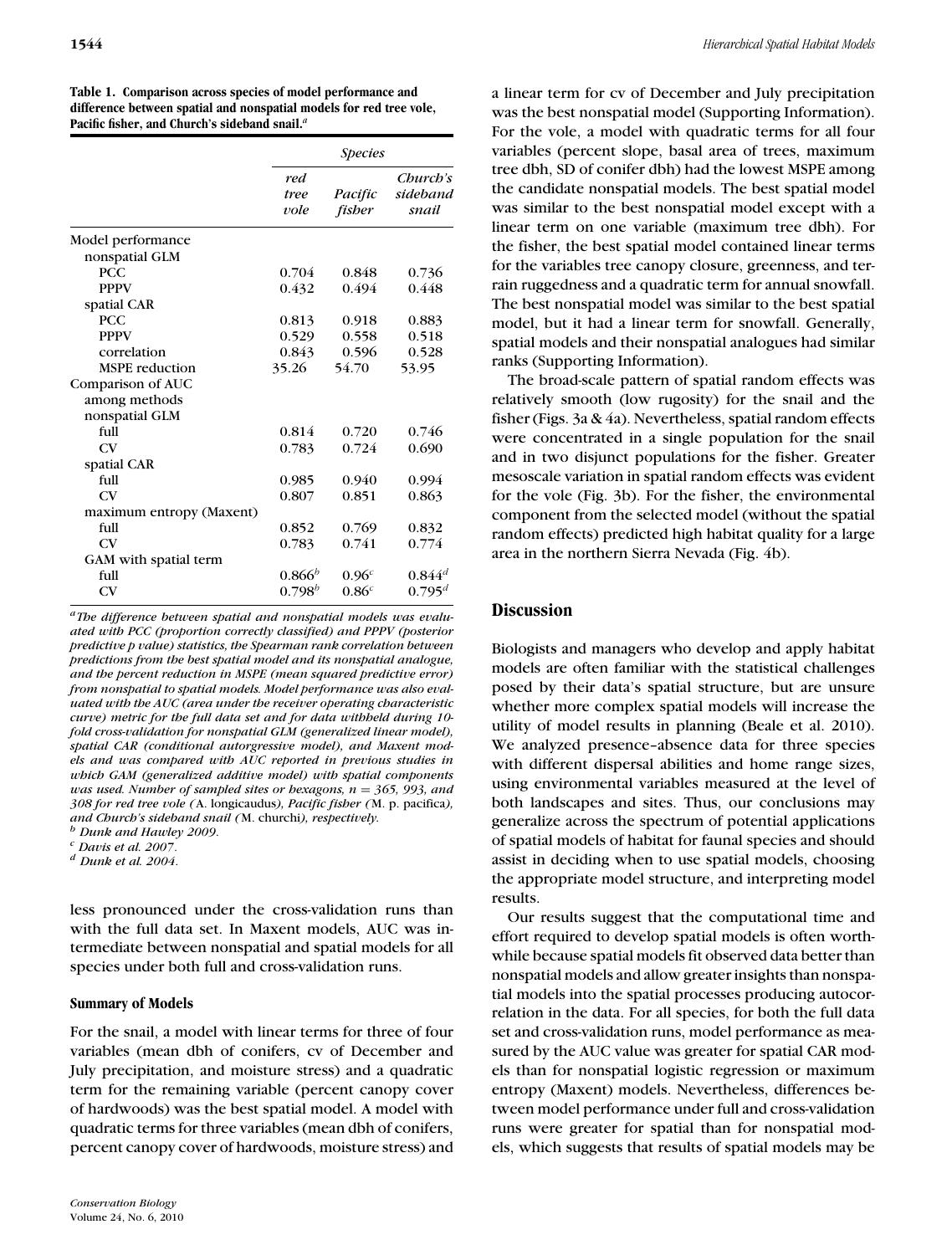

*Figure 3. Pattern of (a*, *b) spatial random effect and (c*, *d) predicted probability of occurrence from best spatial conditional autogressive (CAR) models for Church's sideband snail and red tree vole modeled with site-level covariates in California and Oregon (U*.*S*.*A*.*)*.

moderately sensitive to variation in input data (e.g., due to unsurveyed portions of a region). Maxent models had similar sensitivity to data subsetting.

The performance of spatial models for the vole and the snail was better than that of previous spatial GAM



*Figure 4. Pattern of (a) spatial random effect*, *(b) predicted probability of occurrence without the spatial random-effect term*, *and (c) predicted probability from best spatial intrinsic conditional autogressive (ICAR) model for the Pacific fisher*, *a wide-ranging species*, *in the California (U*.*S*.*A*.*)*. *Probability of occurrence was modeled as a function of landscape-level covariates*.



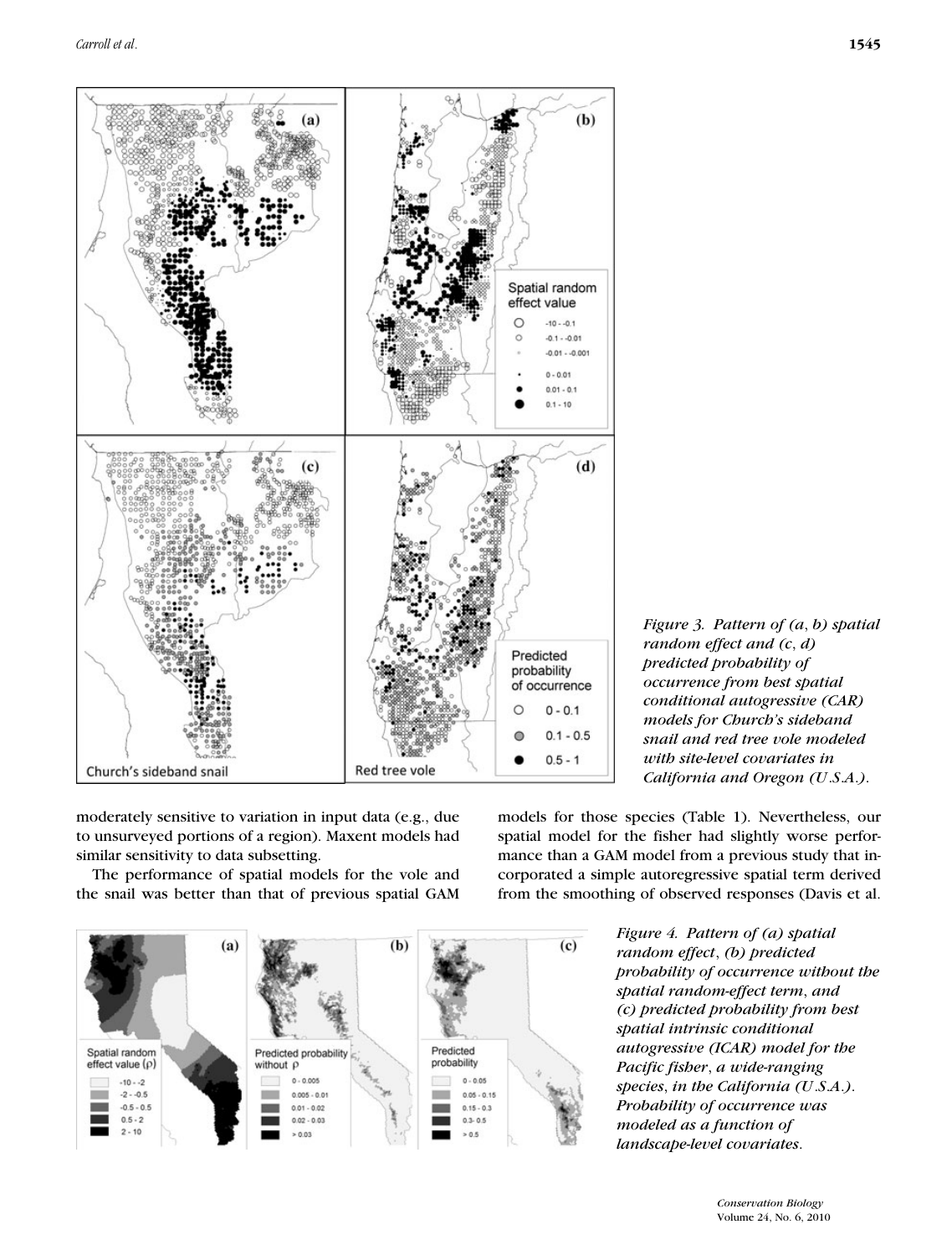2007). Davis et al. (2007) constrained the simple autoregressive term to enter the model after the best environmental variables had been identified, and used slightly different fisher distribution data and cross-validation procedure than our study. Our results are consistent with those from a recent review whose authors compared methods using simulated spatially correlated data. The review showed that methods with spatial effects in the error term, such as the CAR and ICAR methods, generally performed better than models with spatial effect as an additional covariate (such as spatial trend surface or simple autoregressive methods) (Beale et al. 2010). GAM performed best among the latter methods, however, and both groups of spatial methods outperformed nonspatial approaches (Beale et al. 2010).

Lack of explicit treatment of spatial structure may lead to inclusion in the model of spurious environmental variables (Dormann et al. 2007; Dormann 2007*b*). In our results, the difference between the fit of analogous spatial and nonspatial models lessened as models become more complex (Supporting Information), which suggests that a subset of the environmental covariates may be acting as surrogate for spatial structure in the nonspatial models. Our results also provide insights into the scale at which spatial processes influence distribution (Fig. 2). For the two species for which data allowed comparison of 6- and 8-km neighborhoods, the best models for the snail with low dispersal ability were at a smaller neighborhood size than the best models for the more vagile vole. Although our results for the snail and the fisher allow for the possibility that finer-resolution sampling designs would support improved models, in regional monitoring programs with limited resources the benefits of increased sampling intensity must be balanced against decreases in the extent of the region sampled. Our ICAR model results are consistent with the results of previous studies, which found first-order neighborhoods are often sufficient to account for spatial structure in distribution data (Griffith 1996; Kissling & Carl 2008).

The high rugosity of the spatial effect in models for the vole (Fig. 3b) may have been due to mesoscale processes such as dispersal limitation rather than spatially extensive environmental effects. In contrast, the smoothness of the pattern of spatial effect for the fisher (Fig. 4a) may be due to unmeasured environmental variables or population processes, but we cannot conclusively distinguish between these hypotheses. The pattern of spatial effect for the fisher (Fig. 4a) closely resembles that of a sympatric raptor of conservation concern, the California Spotted Owl (*Strix occidentalis occidentalis*), which suggests the species are responding to a common unmeasured covariate (C. C., unpublished data).

Evaluating predicted occurrence without the ρ term allowed us to assess the effects of predicted species–environment relationships without the influence of unmeasured environmental variables or population

processes. The environmental component of the best model for the fisher identified a large area in the northern Sierra Nevada as fisher habitat (Fig. 4b). If the spatial random effects for the fisher can be attributed to population processes (home range clustering or dispersal limitation), this area may be a potential reintroduction site.

#### **Extracting Ecological Hypotheses from Spatial Structure**

Dormann (2007*b*) found that adding spatial effect to distribution models improved model fit in most contexts. Our results suggest that spatial models are most useful when either results of previous studies suggest strong spatial patterns in residuals from nonspatial models, as for the fisher (Carroll et al. 1999; Davis et al. 2007), or a species occupies a small proportion of the analysis region and its range boundary is complex, poorly known, or potentially constrained by past geologic or climatic events, as for the mollusk (Dunk et al. 2004). Spatial models are less useful when the analysis, survey extent, or survey data have been limited a priori to an area of relatively uniform spatial random effects, such as a well-described and cohesive range boundary.

Our results suggest that despite their greater computational cost, Bayesian spatial models perform better than other approaches to spatial modeling. This was most evident when we compare Bayesian methods to nonautoregressive approaches, such as trend-surface models. Although trend-surface variables can represent broadscale spatial trends, their flexibility is limited to quadratic or occasionally cubic surfaces. Thus, they cannot represent complex spatial-effect surfaces such as were shown in our analyses of the vole (Fig. 3c). More complex CAR models derived from distance weighting can also be used when they improve fit. In addition, CAR models, unlike trend-surface or generalized additive models, allow quantitative estimates of the strength of the spatial association with a single parameter  $(\tau)$ . Although the survey data we used were collected with a systematic sampling design, spatial autoregressive models may also aid analyses of data with geographically uneven levels of survey effort because such bias can be incorporated within the spatial random-effect term, which reduces its influence on estimates of the effects of environmental variables (Carroll & Johnson 2008).

By treating spatial effects as a variable of interest rather than a nuisance, hierarchical Bayesian spatial models can suggest the identity of additional environmental covariates that may improve model fit or the existence of area- and isolation effects that may limit population viability. Our results suggest that spatial models developed at coarse resolutions (such as FIA hexagons) are statistically and biologically relevant to processes influencing the distribution of diverse taxa. Standardizing modeling efforts for multiple taxa to a common spatial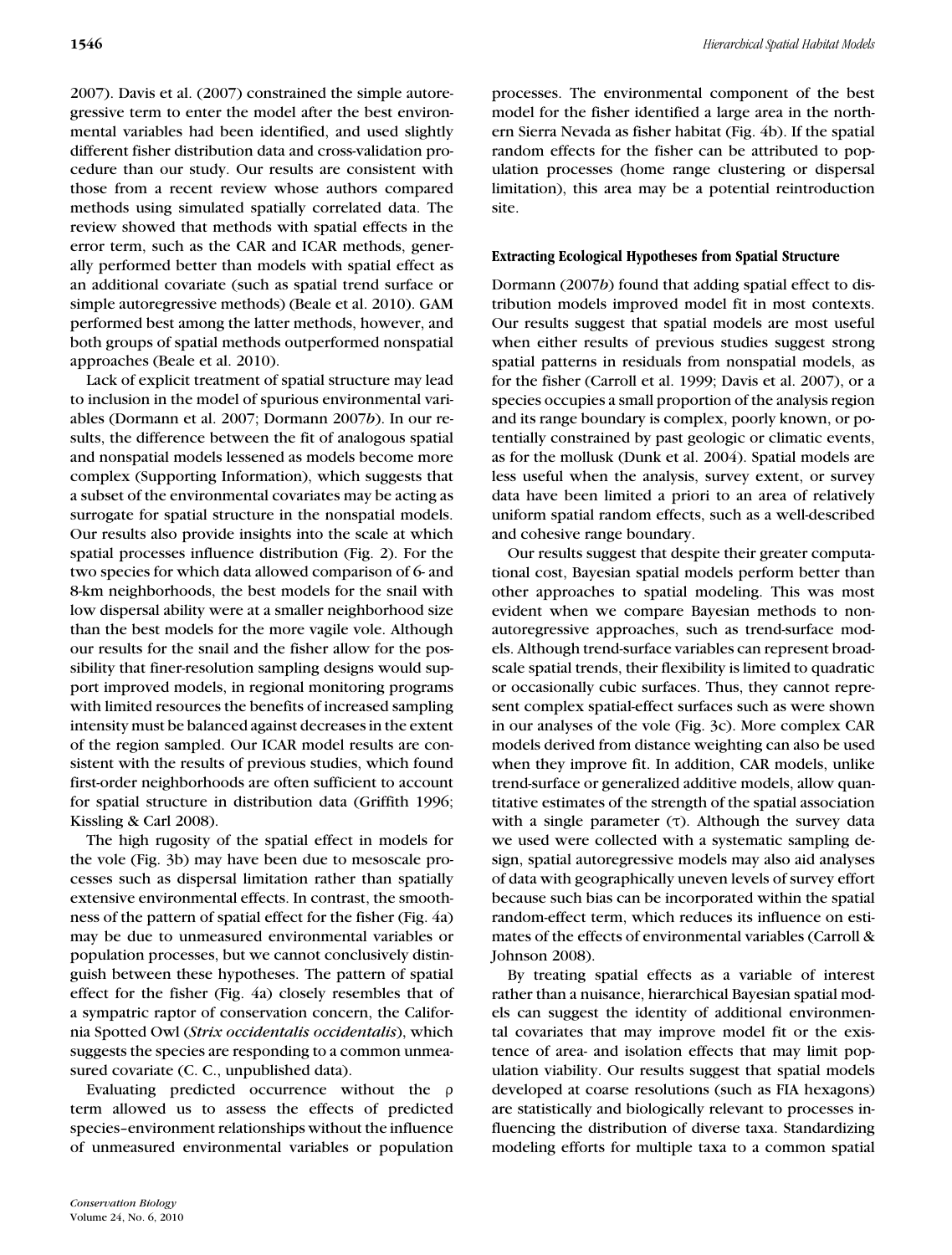lattice can help link regional-scale monitoring efforts and increase the relevance of habitat models to multispecies conservation planning.

#### **Acknowledgments**

We thank the many biologists who assisted in collection of species distribution data. The U.S. Department of Agriculture Forest Service Pacific Southwest Region, Pacific Northwest Region Survey and Manage Program, and the U.S. Department of Interior Fish and Wildlife Service provided funding for the surveys. T. Martin and two anonymous reviewers provided helpful comments.

#### **Supporting Information**

Description of survey data (Appendix S1), results of comparisons of models (Appendix S2), and example code for ICAR and CAR models (Appendix S3) are available as part of the online article. The author is responsible for the content and functionality of these materials. Queries (other than absence of the material) should be directed to the corresponding author.

#### **Literature Cited**

- Banerjee, S., B. P. Carlin, and A. E. Gelfand. 2004. Hierarchical modeling and analysis for spatial data. Chapman & Hall/CRC, Boca Raton, Florida.
- Beale, C. M., J. J. Lennon, J. M. Yearsley, M. J. Brewer, and D. A. Elston. 2010. Regression analysis of spatial data. Ecology Letters **13:**246–264.
- Bechtold, W. A., and P. L. Patterson (editors). 2005. The enhanced forest inventory and analysis program—national sampling design and estimation procedures. General technical report SRS-80. U.S. Department of Agriculture Forest Service Southern Research Station, Asheville, North Carolina.
- Bolker, B. M., M. E. Brooks, C. J. Clark, S. W. Geange, J. R. Poulsen, M. H. H. Stevens, and J.-S. S. White. 2009. Generalized linear mixed models: a practical guide for ecology and evolution. Trends in Ecology & Evolution **24:**127–135.
- Carroll, C. and D. S. Johnson. 2008. The importance of being spatial (and reserved): assessing Northern Spotted Owl habitat relationships with hierarchical Bayesian models. Conservation Biology **22:**1026–1036.
- Carroll, C., R. F. Noss, and P. C. Paquet. 2001. Carnivores as focal species for conservation planning in the Rocky Mountain region. Ecological Applications **11:**961–980.
- Carroll, C., W. J. Zielinski, and R. F. Noss. 1999. Using survey data to build and test spatial habitat models for the fisher (*Martes pennanti*) in the Klamath region, U.S.A. Conservation Biology **13:**1344–1359.
- Clark, J. S. 2007. Models for ecological data: an introduction. Princeton University Press, Princeton, New Jersey.
- Cressie, N. A. C. 1993. Statistics for spatial data. John Wiley and Sons, New York.
- Davis, F. W., C. Seo, and W. J. Zielinski. 2007. Regional variation in home-range-scale habitat models for fisher (*Martes pennanti*) in California. Ecological Applications **17:**2195–2213.
- Dormann, C. F., et al. 2007. Methods to account for spatial autocorrelation in the analysis of species distributional data: a review. Ecography **30:**609–628.
- Dormann, C. F. 2007*a*. Assessing the validity of autologistic regression. Ecological Modelling **207:**234–242.
- Dormann, C. F. 2007*b*. Effects of incorporating spatial autocorrelation into the analysis of species distribution data. Global Ecology and Biogeography **16:**129–138.
- Dunk, J. R., and J. V. G. Hawley. 2009. Red-tree vole habitat suitability modeling: implications for conservation and management. Forest Ecology and Management **258:**626–634.
- Dunk, J. R., W. J. Zielinski, and H. K. Preisler. 2004. Predicting the occurrence of rare mollusks in northern California forests. Ecological Applications **14:**713–729.
- Elith, J., et al. 2006. Novel methods improve prediction of species' distributions from occurrence data. Ecography **29:**129–151.
- Finley, A. O., S. Banerjee, and B. P Carlin. 2007. spBayes: an R package for univariate and multivariate hierarchical point-referenced spatial models. Journal of Statistical Software **19**(4):1–24.
- Gelfand, A. E., and S. K. Ghosh. 1998. Model choice: a minimum posterior predictive loss approach. Biometrika **85:**1–11.
- Gelman, A. 2008. Scaling regression inputs by dividing by two standard deviations. Statistics in Medicine **27:**2865–2873.
- Gelman, A., J. B. Carlin, H. S. Stern, and D. B. Rubin. 2004. Bayesian data analysis. 2nd edition. Chapman & Hall/CRC Press, Boca Raton, Florida.
- Griffith, D. A. 1996. Some guidelines for specifying the geographic weights matrix contained in spatial statistical models. Pages 65–82 in S. L. Arlinghaus, editor. Practical handbook of spatial statistics. CRC Press, Boca Raton, FL.
- Haining, R. 2003. Spatial data analysis: theory and practice. Cambridge University Press, Cambridge, United Kingdom.
- Ib´anez, I., J. A. Silander, Jr, A. M. Wilson, N. Lafleur, N. Tanaka, and I. Tsuyama. 2009. Multivariate forecasts of potential distributions of invasive plant species. Ecological Applications, **19:**359–375.
- Kissling, W.D., and G. Carl. 2008. Spatial autocorrelation and the selection of simultaneous autoregressive models. Global Ecology and Biogeography **17:**59–71.
- Latimer, A. M., S. Banerjee, H. Sang, E. S. Mosher, and J. A. Silander Jr. 2009. Hierarchical models facilitate spatial analysis of large data sets: a case study on invasive plant species in the northeastern United States. Ecology Letters **12:**144–154.
- Latimer, A. M., S. Wu, A. E. Gelfand, and J. A. Silander Jr. 2006. Building statistical models to analyze species distributions. Ecological Applications **16:**33–50.
- Lichstein, J.W., T. R. Simons, S. A. Shriner, and K. E. Franzreb. 2002. Spatial autocorrelation and autoregressive models in ecology. Ecological Monographs **72:**445–463.
- Molina, R., B. G. Marcot, and R. Lesher. 2006. Protecting rare, oldgrowth, forest-associated species under the survey and manage program guidelines of the Northwest Forest Plan. Conservation Biology **20:**306–318.
- Phillips, S. J., R. P. Anderson, and R. E. Schapire. 2006. Maximum entropy modeling of species geographic distributions. Ecological Modeling **190:**231–259.
- Phillips, S. J., and M. Dudik. 2008. Modeling of species distributions with Maxent: new extensions and a comprehensive evaluation. Ecography **31:**161–175.
- Rue, H. and L. Held. 2005. Gaussian Markov random fields: theory and applications. Chapman & Hall/CRC, Boca Raton, FL.
- Spiegelhalter D. J., N. G. Best, B. P. Carlin and A. Van Der Linde. 2002. Bayesian measures of model complexity and fit (with discussion). Journal Royal Statististical Society **B 64:**583– 640.
- Spiegelhalter, D., A. Thomas, N. Best, and D. Lunn. 2003. WinBUGS user manual. Version 1.4. MRC Biostatistics Unit, Cambridge, United Kingdom. Available from http://www.mrc-bsu.cam.ac.uk/bugs (accessed November 2008).
- Swets, J. A. 1988. Measuring the accuracy of diagnostic systems. Science **240:**1285–1293.